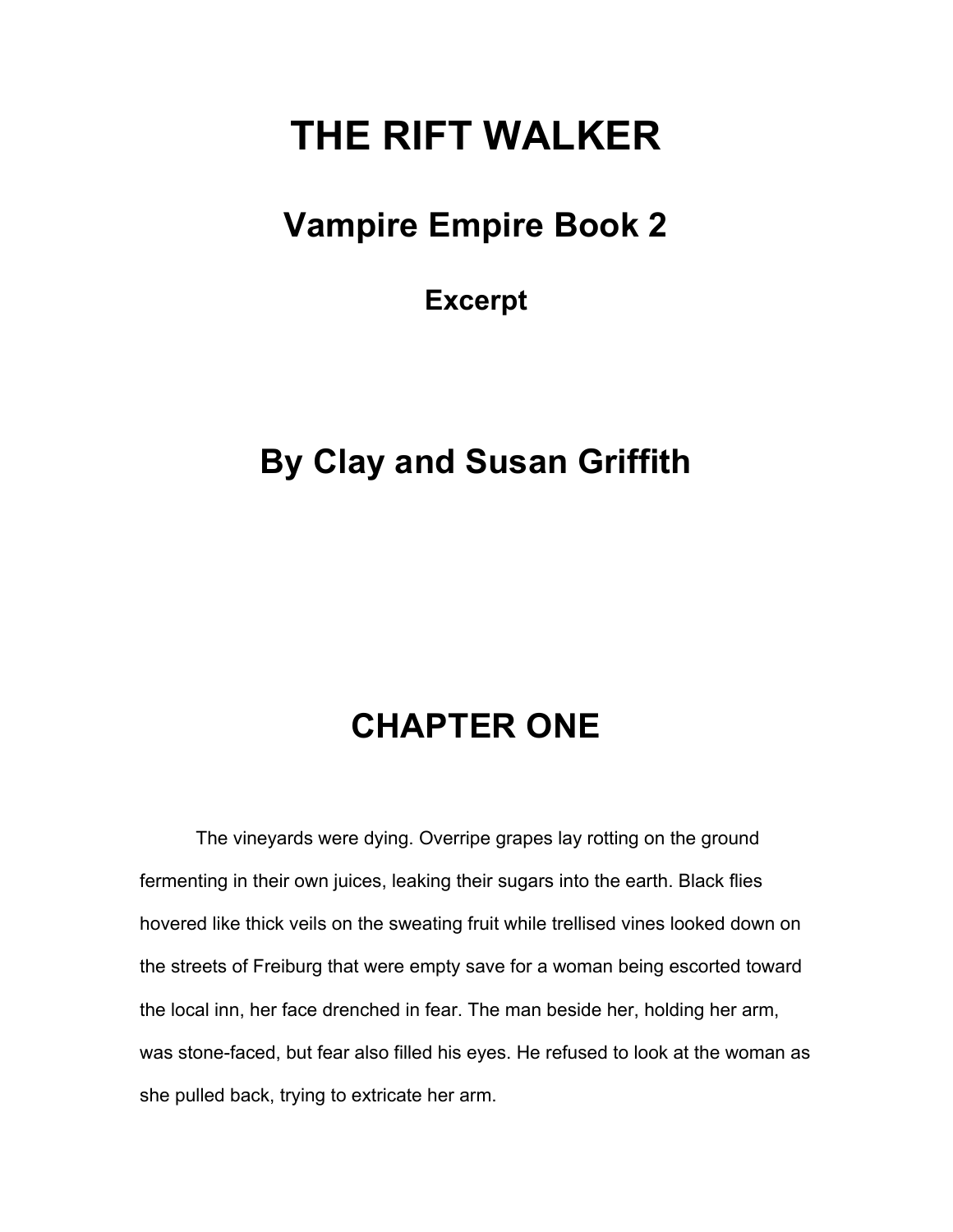"Please," she cried. "There was some mistake. I'm not next."

"Yes, you are," was his harsh reply. "Your name was chosen by the committee. Think of it this way, what you do today may save the rest of us."

"We're all dead. You're just prolonging the inevitable!"

"Maybe. But better a few more days than none at all."

"A few days for you." She cast him a scathing glare full of spite and struggled harder, but could not escape. Another man and a woman came out of the tavern to help pull her along.

"Volker, you must stop this." A thin, aging man with reddish blond hair ran toward the group, desperate and angry, stepping purposefully in front of them.

"This is none of your concern, Matthias." Volker turned furiously on the older man, but Matthias held his ground.

"Then take me instead. Let her go."

"They don't want you," Volker sneered. "They want a woman."

With that they dragged her to the inn, closing the door and sealing them inside the building. The interior was dark and stank of stale ale, sweat, and something more pungent. Men and women slumped dejectedly in chairs. All were filthy and weak. On the floor lay four bodies.

The newly arrived woman recognized one of the bodies. "Johan!" She couldn't go to him as she was dragged toward the bar where three lean vampires sat waiting. She went limp and wept. Her husband was dead. There was no reason left to fight.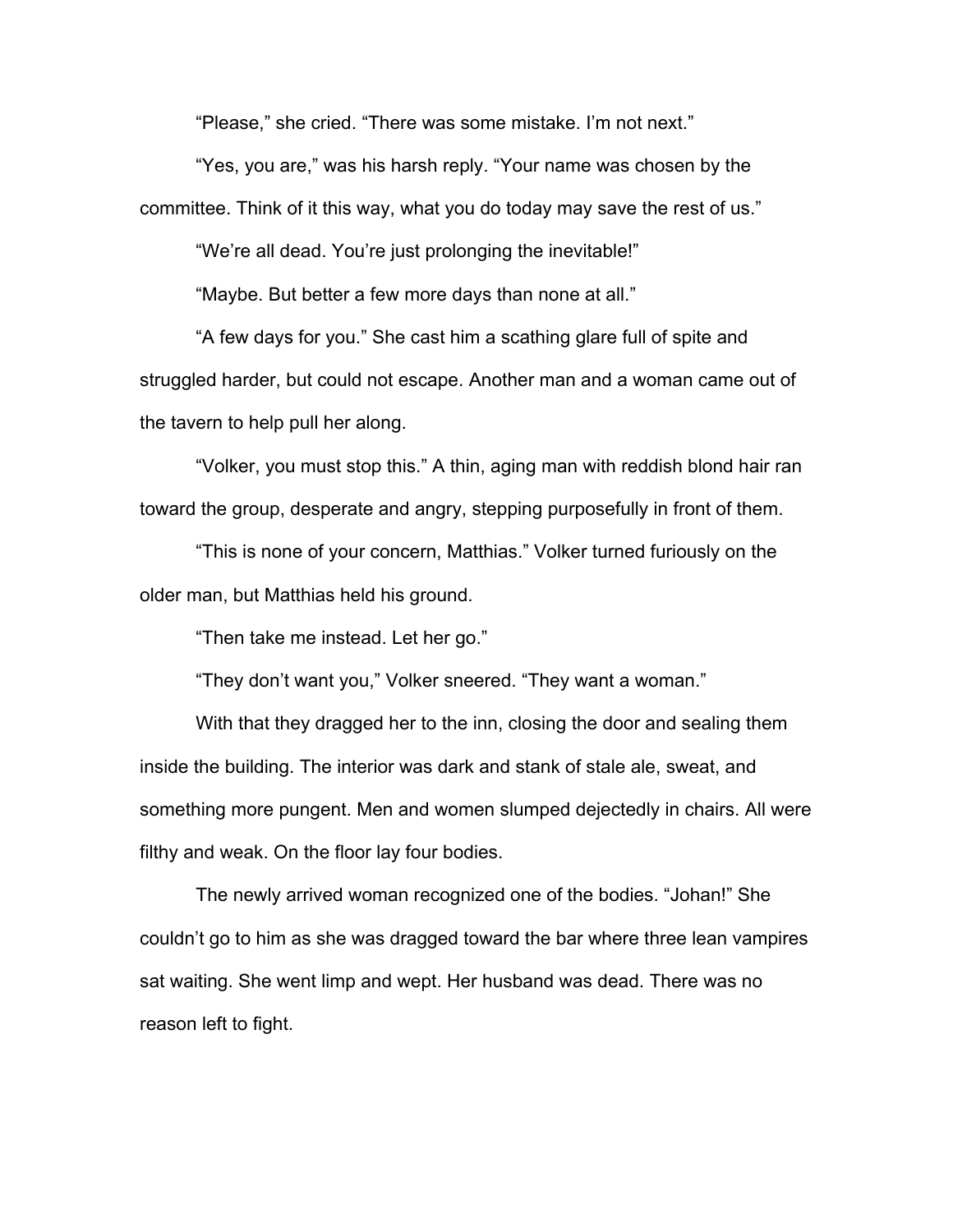A trio of gaudily dressed vampires held an eccentric court. Their skin was akin to alabaster and nearly translucent in the dim light of the tavern. The nearest one, tall and poised, draped in a dark green velvet cape with tight riding breeches that disappeared into high black shiny boots, turned to regard the woman.

"Ahh, she's a ripe one."

Another vampire wearing only fine linen trousers sniffed the air and licked his lips. "Volker always brings us the finest choices. You've chosen well."

The man who had escorted the woman gave an exaggerated bow along with a shudder he could not suppress. He pushed her ahead to divert the piercing eyes of the triumvirate.

A third vampire slipped to his feet with eager intent. His fingers were laden with jeweled rings. With an effortless leap, he floated over the bar and landed in front of the woman. The vampire studied her before luxuriously sniffing the air around her, ending at her neck. Salty tears leaked from her eyes as she remained fixed on the bodies at her feet. She waited for the inevitable.

The door of the inn opened slowly, causing everyone to turn their heads and blink into the light. In the doorway stood a tall, lean figure dressed in a vintage rifleman tunic, grey cavalry breeches with red piping down the side, and high leather boots. His head was wrapped in a scarf, like a desert bandit, obscuring his face. Over his eyes he wore smoked glasses.

The three vampires crouched and hissed, followed by an audible gasp from the people in the room.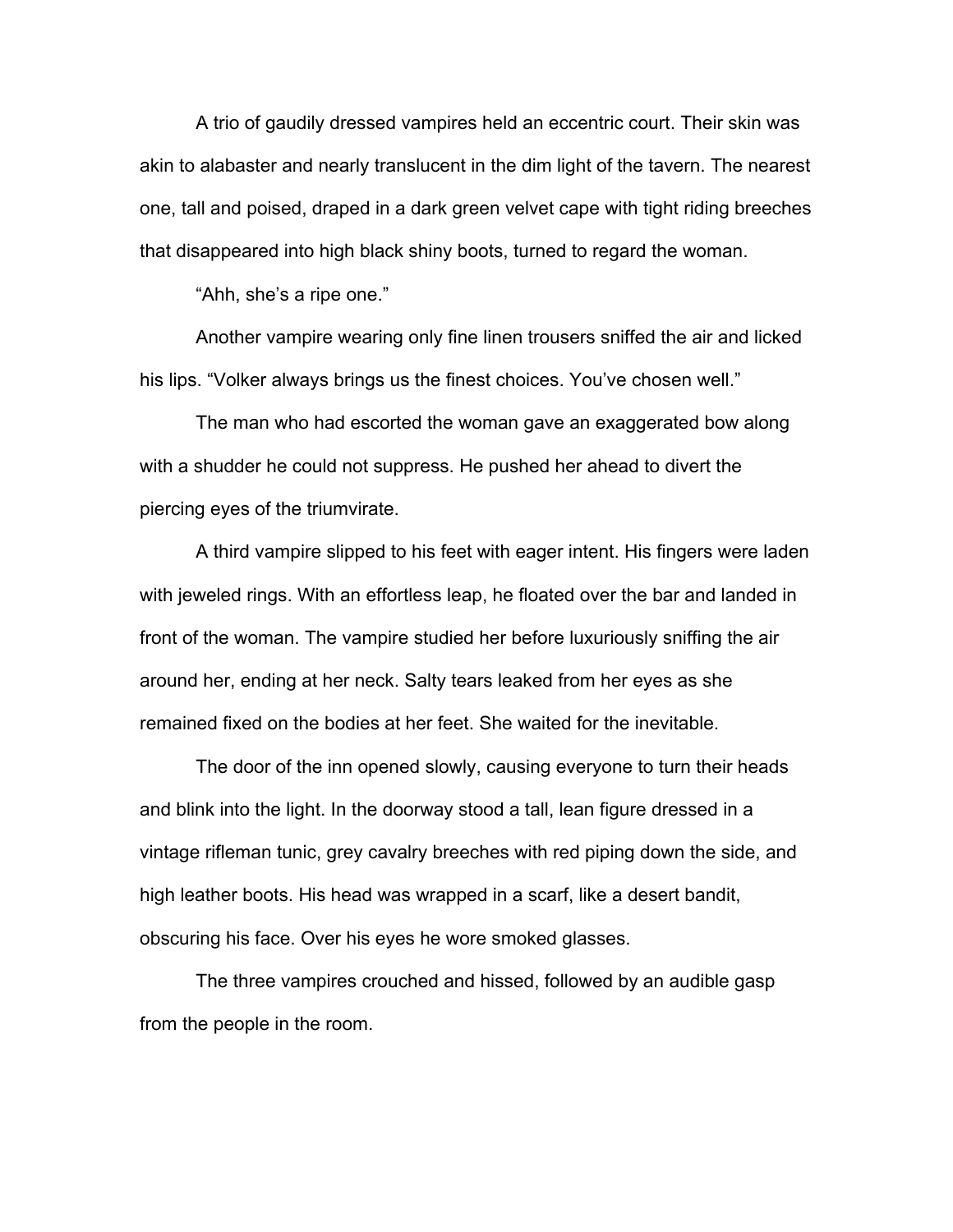"The Greyfriar," someone whispered, as if saying the man's name would make him vanish like an apparition. Another said it almost like a prayer.

The newcomer took in the room, his gaze stopping on the vampires. The one closest to the woman stepped back to join his companions behind the bar.

The Greyfriar did not say a word as he slowly approached them. Walking past the woman, he stepped between her and the hissing vampires. It was not a sound of distaste or anger; instead, it was a language. These days, vampires used their old tongue only when surprised or when they didn't want to be understood by humans, preferring an eclectic mixture of human languages.

"He's alone," hissed the bare-chested one, rallying his companions.

"He's always alone," retorted the cloaked vampire. "It makes no difference. He kills us as though we are infants. We should flee."

"This town is ours!" the one wearing rings exclaimed. "We will defend it."

"But where are the others? They should have intercepted him." This from the hesitant one.

"How he got past the others is unimportant. There are three of us here."

Casually, the Greyfriar leaned his elbows upon the bar and remarked in perfect German. "When you are finished debating your options, you should know that you are already dead."

The three vampires shrank back another step. The fearful one looked about wildly for an escape route.

The swordsman added, "Your friends are all dead. I killed them as they gorged. They died far too easily, actually."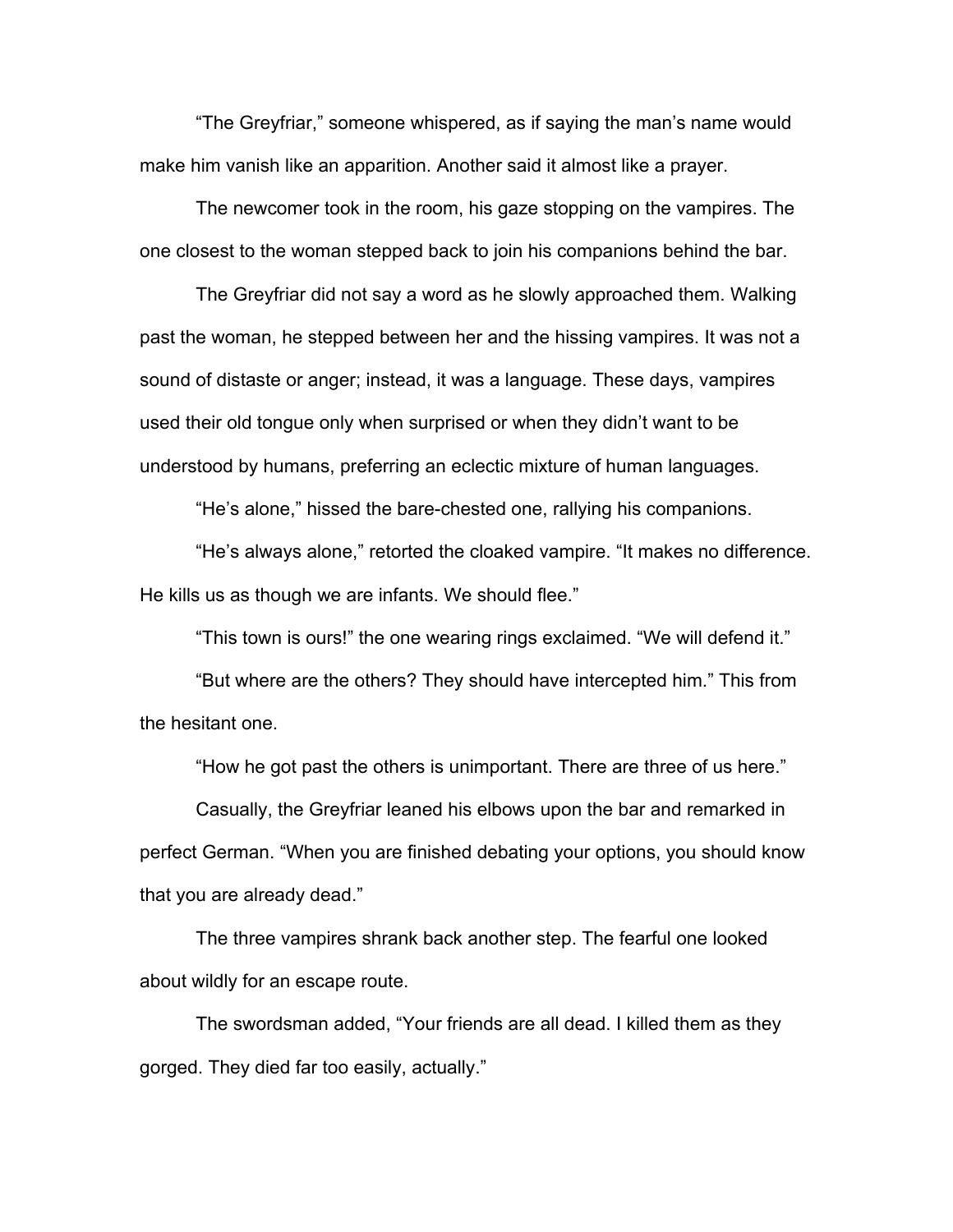They attacked, flinging themselves into the air over the bar. Greyfriar stepped back and drew his sword. The pistol, already in his other hand, lifted and fired. The bare-chested vampire shifted at the last moment, obviously familiar with fighting armed humans. The bullet struck him in the shoulder and should have flung him back, but he altered his density at the last second and landed heavily in front of Greyfriar. Claws extended, he swiped as Greyfriar ducked and kicked the vampire aside. The masked man turned quickly, protecting himself from the attacks of the others. His rapier ripped into the onrushing vampires, connecting once, twice, again and again. The vampires darted out of range of the weapon's bite, their bodies streaming blood from the vicious wounds they did not feel. The skin of vampires, though flesh, was desensitized—making them incredibly hard to stop.

Greyfriar's pistol fired again, hitting one of the vampires in the heart. It staggered forward a few steps, reaching with its jeweled hands, before realizing it was dead. Then it dropped to the floor amidst the human bodies.

The wounded one sprang back into the fight, and Greyfriar's sword swung up, aiming for the vampire's neck. It would have been a killing blow, but the creature veered again and the sword slashed its arm, which was nearly severed by the force. The vampire was sacrificing its limb to avoid more serious damage. It stood again and ran at the Greyfriar, its useful arm raised, displaying its deadly claws ready to disembowel.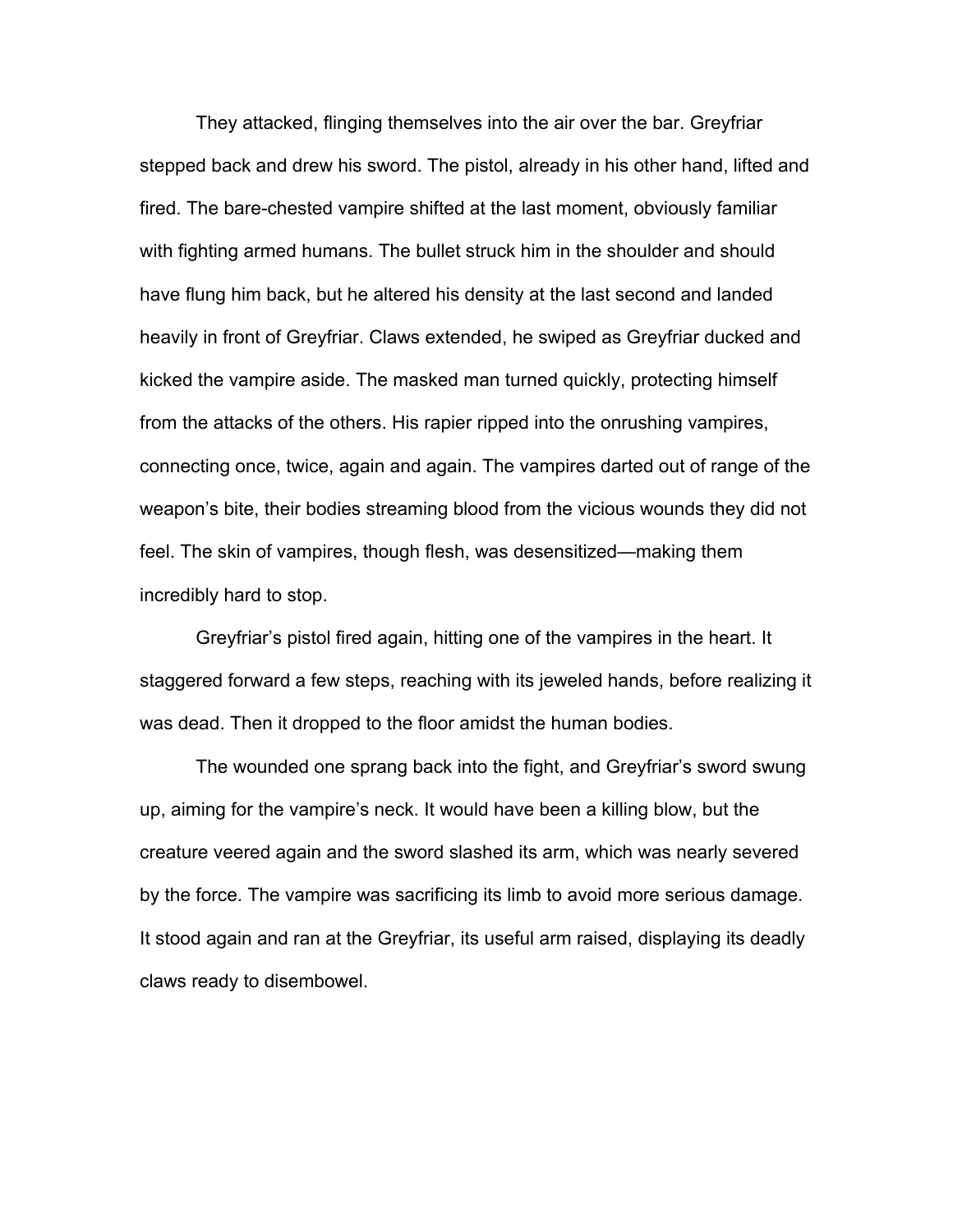The swordsman sidestepped the attack and then spun, driving the sword into the spinal column at the base of the neck, shoving the vampire downward. The body flopped to the ground, twitching uncontrollably.

The Greyfriar turned to the final vampire, the nervous one. The vampire held out its arms in supplication.

"Wait!" it shouted in German.

Greyfriar worked his blade free as he regarded the pile of dead humans on the floor, some only half-drained of their blood. "Do not expect pity from me."

The vampire's ice blue eyes filled with terror, as he inched toward the open door. When the Greyfriar did not advance on him, he bolted.

In a burst of speed no human eye could follow, Greyfriar rushed the fleeing vampire. One hand grabbed the collar of the velvet cape and threw the creature back into the room. The vampire didn't fall to the ground, however, but twisted in midair as its density changed, alighting on the far wall, hissing loudly.

Humans nearby scrambled out of the way, stampeding from the inn. Soon the room was empty except for the combatants, the littered dead and dying, and the woman who still stood rooted to the floor, her eyes glued to the skirmish.

"Run," Greyfriar shouted at her.

The swordsman ducked under the first feral swipe of the creature's extended claws. The talons caught a corner of his head wrap and partially ripped it off his head, leaving his long black hair exposed. A quick hand held the lower portion over his chin and mouth.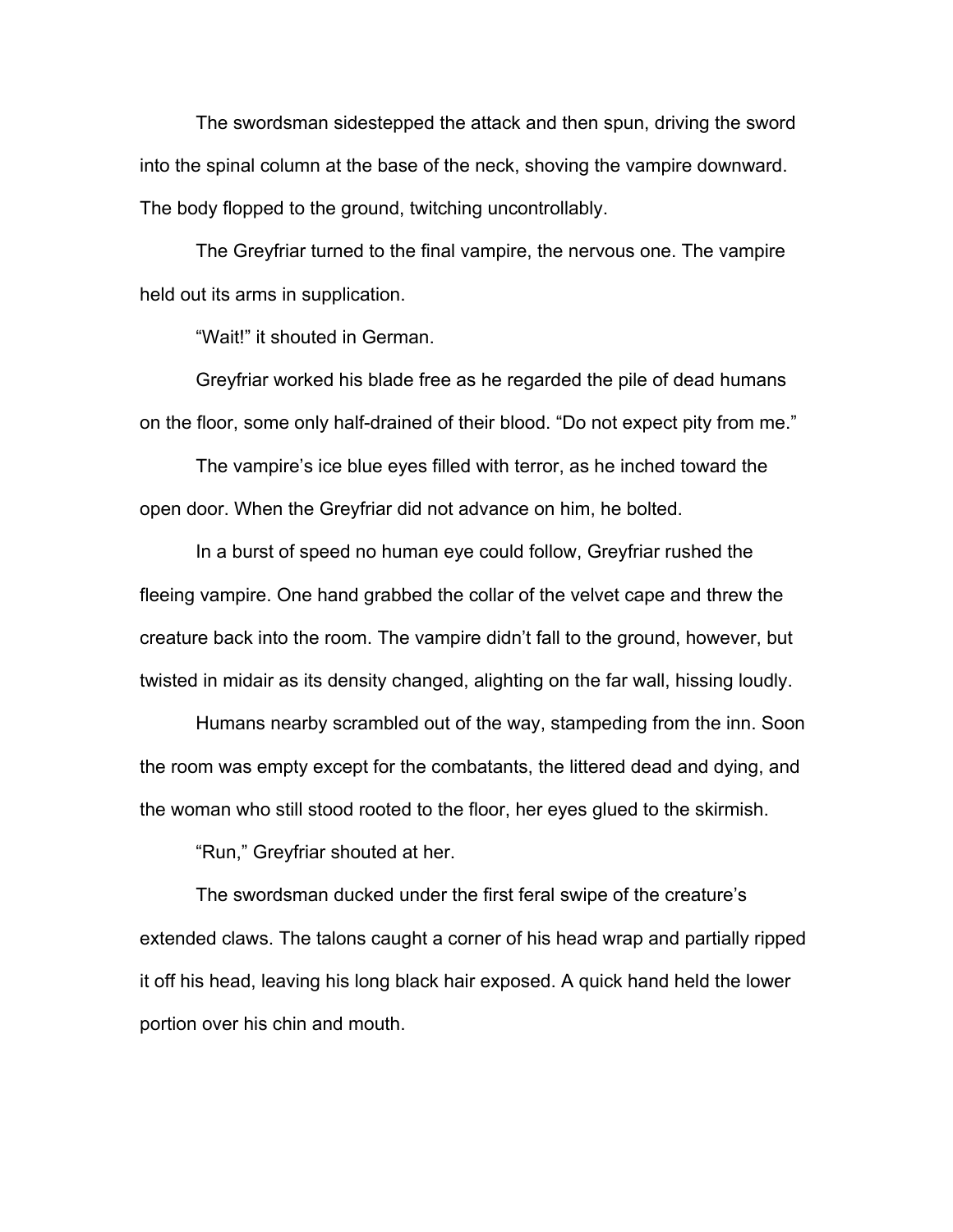Stepping back, Greyfriar slashed at the vampire, and the tip of his blade caught the muscle of the creature's abdomen. Blood spurted, but the thing didn't even flinch, only spun around and came again, giving no quarter to the swordsman. Greyfriar twisted to avoid the attack, but this time the vampire didn't turn back. The swordsman charged, but not fast enough, and the vampire grabbed the shell-shocked woman by the throat, its claws digging deep but not breaking skin. The creature pulled her between him and Greyfriar, stopping his advance.

"I will kill her!" the creature hissed in a mix of German and its own language.

"Then your life is forfeit."

"It will be regardless!"

"You have a choice."

The vampire hesitated a moment. "The Greyfriar never leaves any alive! You mean you would let me go?"

"No one has ever asked." The swordsman lowered his weapon as he repaired his torn scarf.

The vampire stood stunned. "All I have to do is ask and you would spare my life?" Ever so slightly his hand loosened from around the woman's throat, and she took a gasping breath.

"Your actions will dictate my response. Harm the female and I will kill you. Release her and we will discuss this further."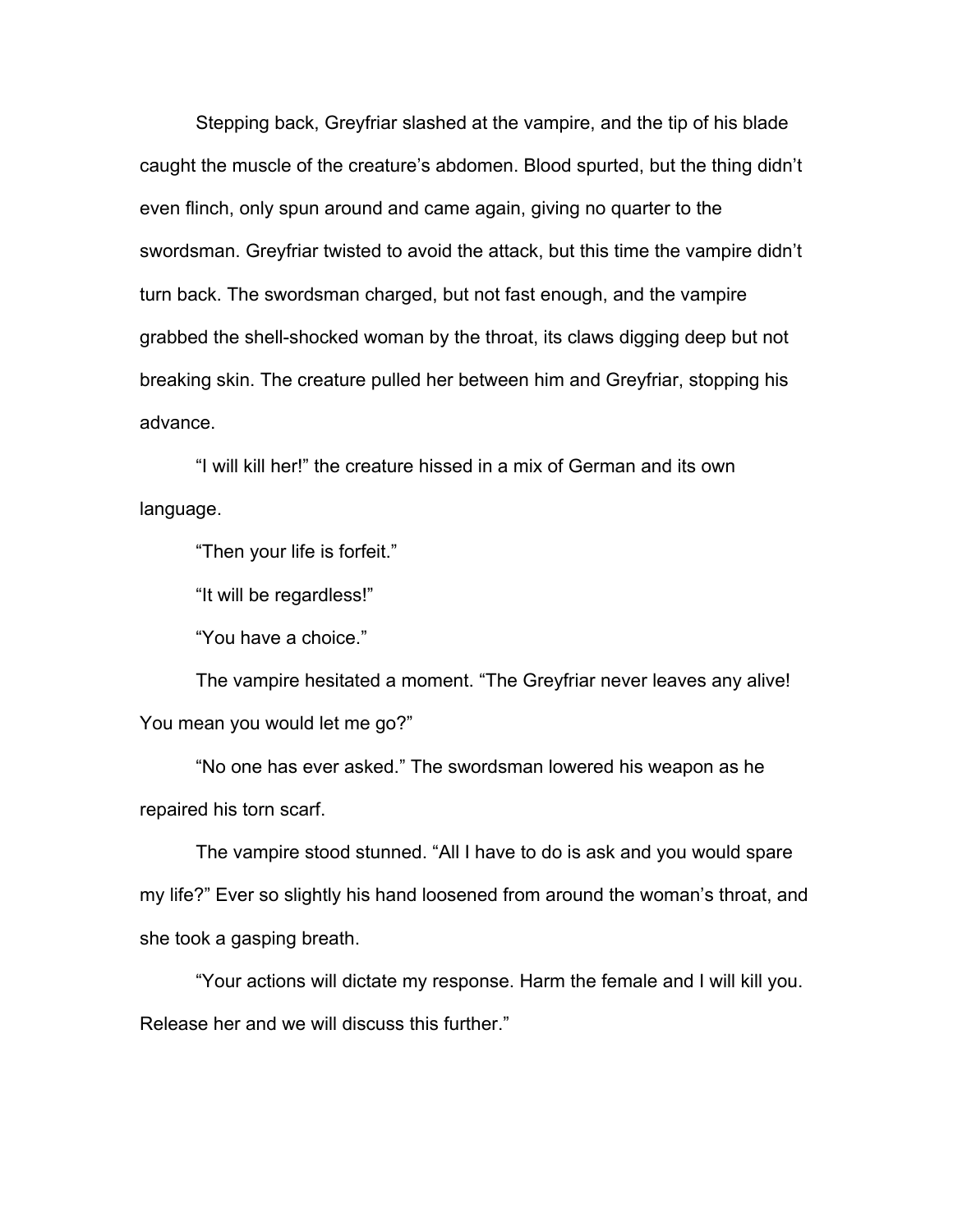The eyes of the vampire darted wildly. Greyfriar's face, covered in cloth and smoked glass, offered no clue to his intent. The muscles in the vampire's jaw twitched, then hardened. He backed toward the door. "You lie."

Greyfriar's rapier rose again. "Don't be foolish. There is nowhere for you to go."

The vampire dragged the woman to the frame of the door, smelling freedom beyond. Blood dripped steadily to the floor from the slash in his belly. His nostrils flared and his fangs showed as his mouth yawned open. The hunger rose.

"Don't," ordered Greyfriar, recognizing the signs. He knew the wound was not severe enough to warrant hunger. It was instinct and fear driving the vampire; fear of not being at full strength to fight an unbeatable foe. Greyfriar lowered his sword again. "You have no need to feed. I will not harm you if you release the woman."

Steely, desperate eyes glinted. "It is your fault I am weakened. She dies because of you!" His teeth flashed.

With that, Greyfriar raised his pistol and shot the vampire through the jaw, inches from the woman's head. The creature flew backward and the woman crumpled to the ground, trembling. Greyfriar leapt over her to plunge his sword into the heart of the still-twitching creature. He yanked it out almost angrily.

He turned to the dazed woman and helped her to her feet. "I told you to run." Her dark eyes turned toward him. His irritation abated. The woman stood on shaking legs and he took a moment to comfort her. "You're safe now."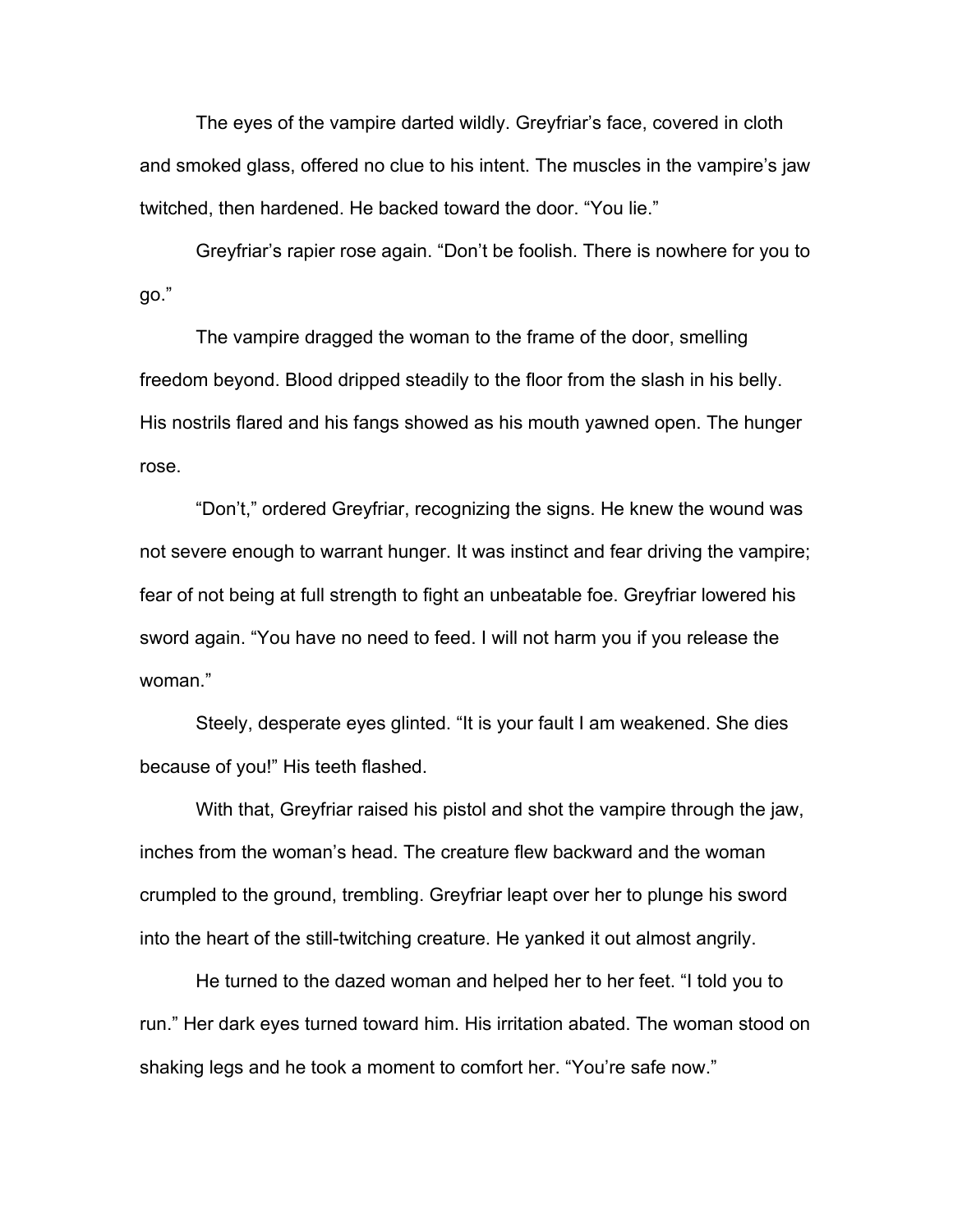"My husband," she moaned, stepping toward the pile of bodies.

Greyfriar could smell which body had her scent on it. He was long dead. "I'm sorry. But you still live." It brought her little consolation.

"Not for long," she whispered angrily, caught up in her grief. "You'll soon leave us and we'll be left alone again to be ravaged by more of their kind. What good are you?" Despair laced her voice, but she was right.

"I cannot be everywhere. I am truly sorry."

Some of the braver villagers peered in, checking the outcome of the battle. Greyfriar waved them inside after making sure his mask was back in place.

The man named Volker approached Greyfriar and greeted him familiarly, clapping him on the back. "The Greyfriar has saved us!" he announced loudly. "Just in the nick of time. I'm glad my letter reached you."

Greyfriar's emotionless gaze fell upon him. The man stank of fear and lies. "I received no such letter. I know what's been going on here. You opted to sacrifice your own kind."

Volker hesitated, but then blurted out, "We had no choice. They would have just slaughtered us all without some sort of order, so we came up with a system."

"Which you controlled. Were you even in the game? Was your family?"

Volker pulled back, his shame plain. "I ran the lottery. Someone had to." The townspeople glared at him. The woman beside Greyfriar stepped up to Volker and slapped him hard across the mouth.

"It should be you lying there dead instead of Johan."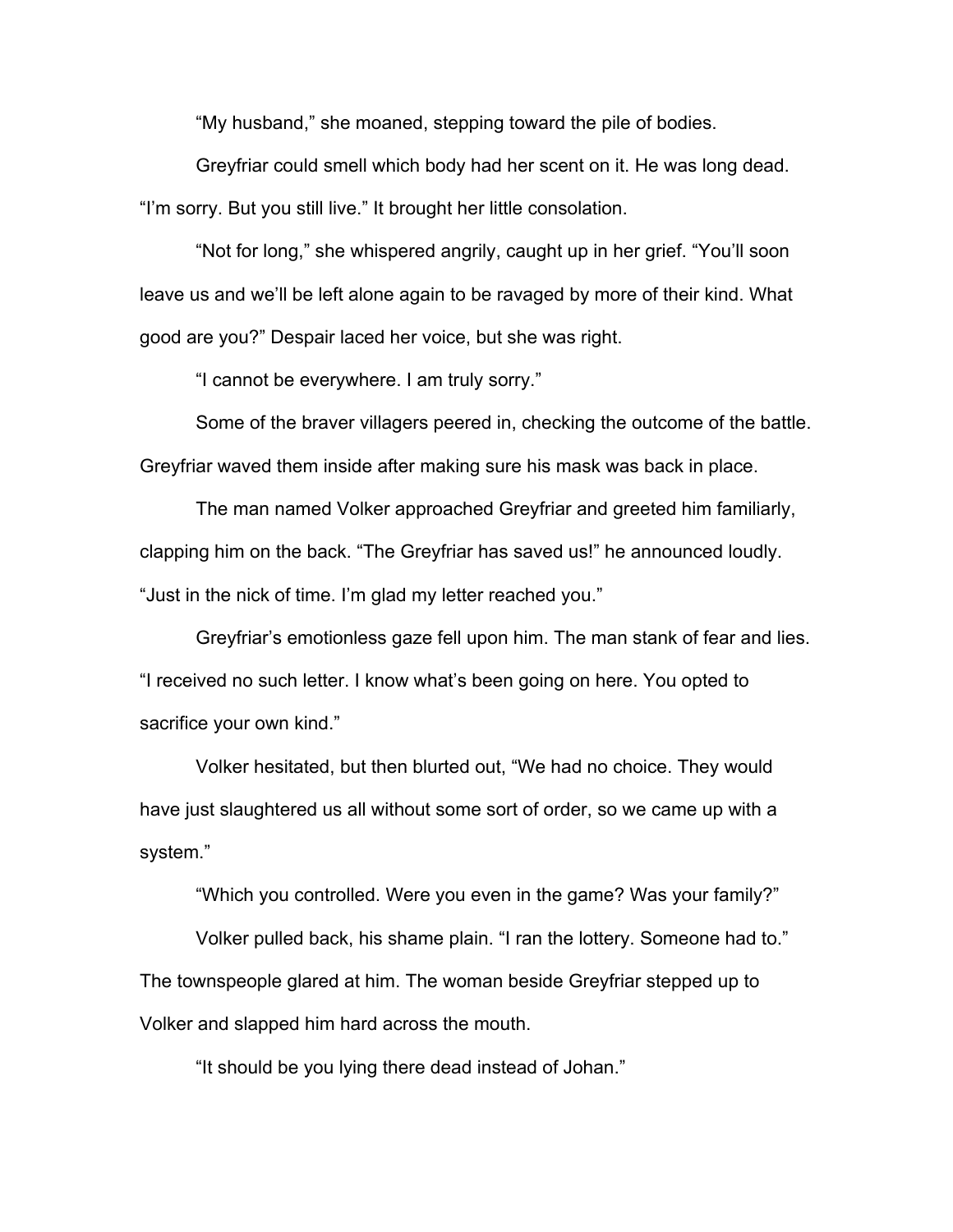Volker sputtered and looked pleadingly around at the swordsman. "I only did what I thought was best for the town."

Greyfriar motioned to the older man with the ginger beard. He had witnessed this man's act of selflessness. "What's your name?"

"Matthias." The man was haggard but had an air of calm, with authority in his voice.

"Matthias, this town now answers to you until you come up with some new rule of your own. These people need your help and your compassion."

"Wait a minute." Volker shoved himself between them. "I'm the authority here!"

Greyfriar turned on him. "No longer." He addressed the crowd. "The punishment for his crime will be decided by you. Let justice be done here."

"You can't do that! I only did what I thought was best!" Volker pleaded, looking around for supporters. None stepped forward.

Matthias gathered a group of men to help move the bodies. The woman who had been spared followed her husband out in the morbid procession.

Greyfriar went outside to the cheering of the appreciative town. But the woman's words still echoed. For the first time in many years, he wondered the same thing. How effective could one man be? Stories and legends always made it sound plausible, but there were so many he couldn't save, so many towns where he arrived too late. Still, he would never stop. Long gone were his foolish dreams of dashing heroics. Now all that remained were nightmares of what might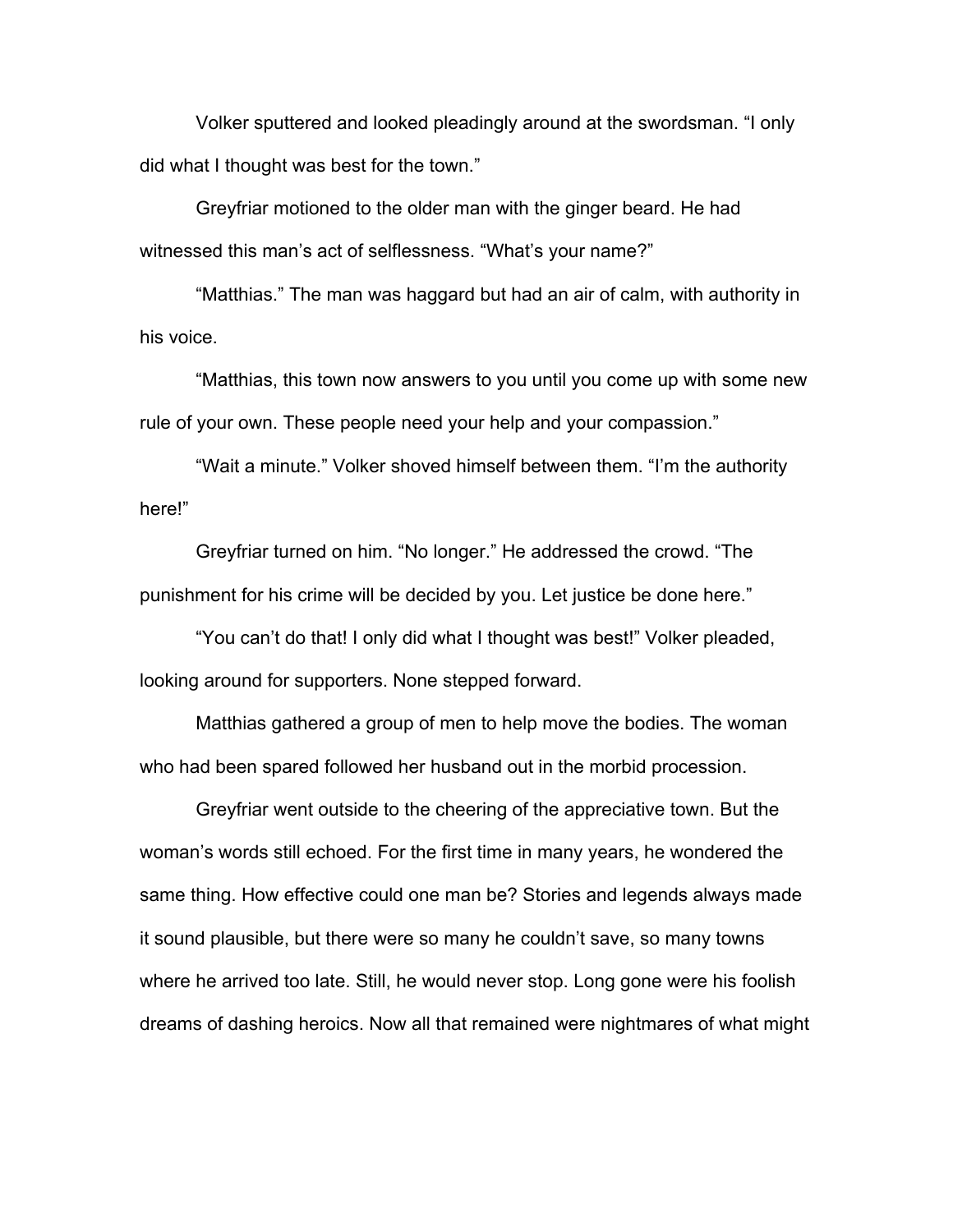have happened if he had arrived too late to save one woman. Adele. Just the thought of her made his numb body ache.

People touched him, both lightly and some a tad harder, all gestures of gratitude, but he felt none of them. He walked amongst them, slowly cheered by their smiling faces. A small child walked alongside him, clasping his gloved hand, and tugging insistently. They followed him to the town's edge, their eyes gradually saddening with the knowledge that he was already leaving. He had seen it time and time again; every village was the same. Tomorrow they would be left alone to fend for themselves, and the fear and the uncertainty would return.

He hated to leave them; he hated to leave all of the towns, but he had to return to Edinburgh. It had already been far too long since he had stepped on his home soil. His own flock needed him, since they were just as much at risk as these towns on the occupied continent.

Matthias suddenly appeared in front of him. "We have no way to express our gratitude."

"It is not necessary."

"Of course it is," he insisted. "We would all be dead eventually. We have nothing to offer you but our thanks."

Greyfriar inclined his head graciously. This speech was not uncommon either. Many times they offered gifts. Food. Wine. Books. Cows. Most of it was useless to him. He spied a movement in Matthias's coat pocket, and up popped a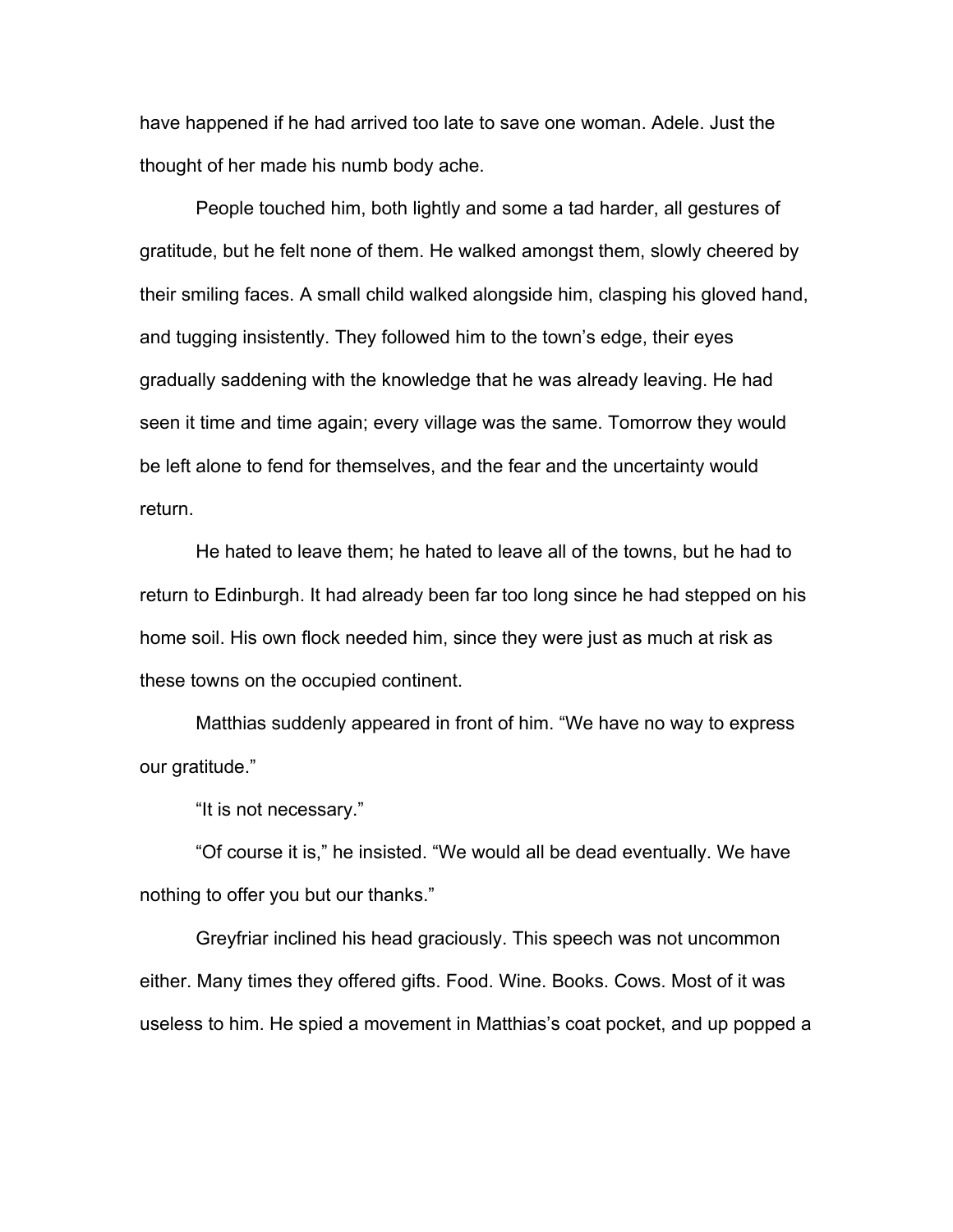small white head. A cat, or more exactly a kitten. It was very small and bedraggled. Greyfriar reached to rub its head and it purred immediately.

Matthias grinned, extracting the tiny creature. "Perhaps we have something for you after all." Thick gnarled fingers tousled the kitten's fur as it curled up in his large hands. "Her mother and siblings are gone. She is the last of her litter." He held out the kitten to Greyfriar.

The swordsman smiled, but shook his head. "I have a long journey ahead of me."

"And a companion would make it go faster. She is quite independent." He perched the kitten on the Greyfriar's shoulder and immediately the kitten dug in her claws and nestled against the soft scarf at his neck. The little boy beside him giggled.

Greyfriar regarded the lad. "Do you think I should keep her?" He tried to smile, though it was a gesture lost on the boy. Still, his cold hidden features did not frighten. The child nodded vigorously. Greyfriar turned to Matthias. "Then I shall. Thank you."

Pleased, the older man reached out and clasped him on the opposite shoulder. "Such a small gesture in light of all that you have done for us. But our homes are always welcome to you."

Greyfriar turned to go, but the woman from the inn touched him lightly on the arm. He didn't notice her and walked on past, but Matthias saw it and stopped him.

"Brigida would say something to you, sir."